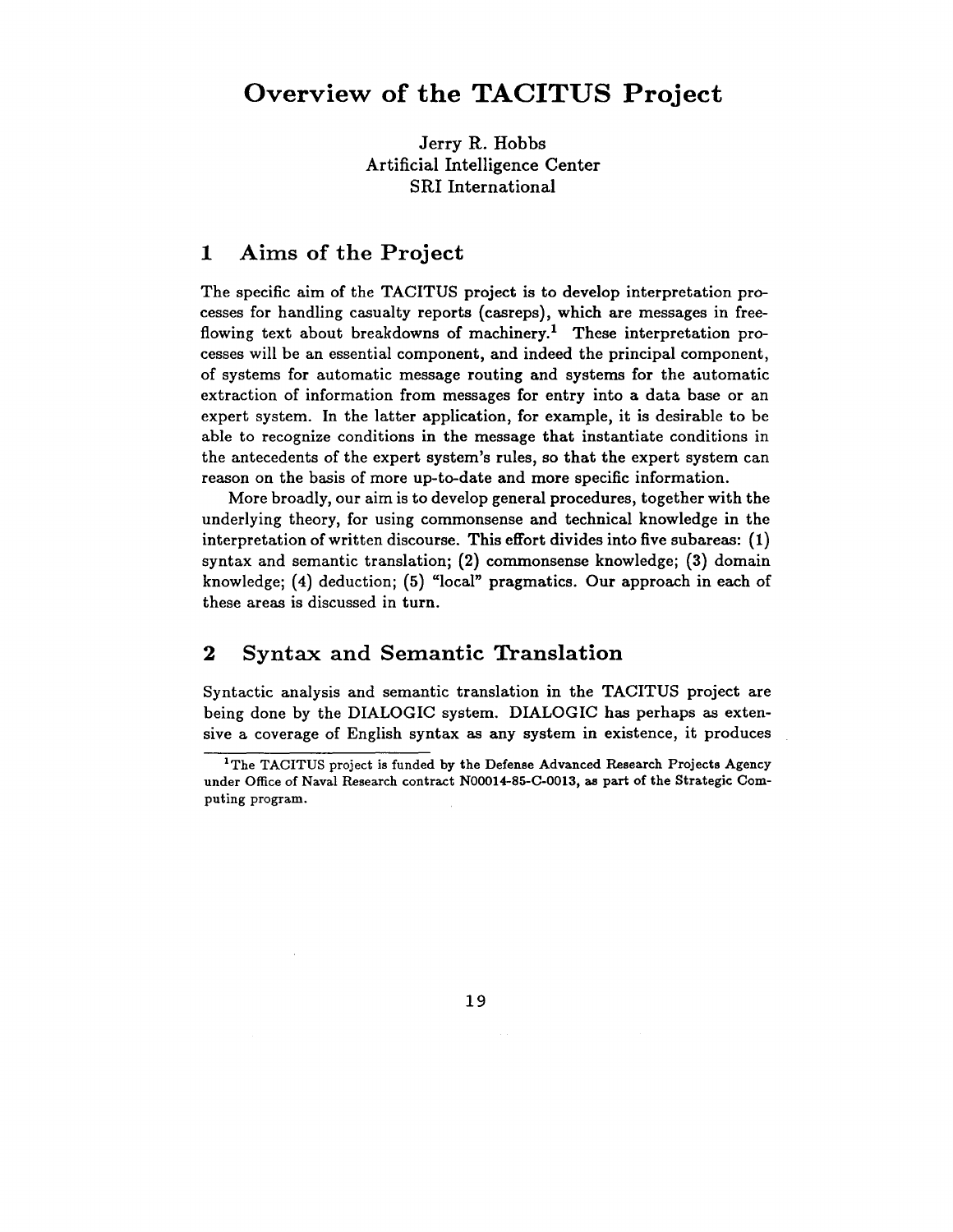a logical form in first-order predicate calculus, and it was used as the syntactic component of the TEAM system. The principal addition we have made to the system during the TACITUS project has been a menu-based component for rapid vocabulary acquisition, that allows us to acquire several hundred lexical items in an afternoon's work. We are now modifying DIALOGIC to produce neutral representations instead of multiple readings for the most common types of syntactic ambiguities, including prepositional phrase attachment ambiguities and very compound noun ambiguities.

## **3 Commonsense Knowledge**

Our aim in this phase of the project is to encode large amounts of commonsense knowledge in first-order predicate calculus in a way that can be used for knowledge-based processing of natural language discourse. Our approach is to define rich core theories of various domains, explicating their basic ontologies and structure, and then to define, or at least to characterize, various English words in terms of predicates provided by these core theories. So far, we have alternated between working from the inside out, from explications of the core theories to characterizations of the words, and from the outside in, from the words to the core theories. Thus, we first proceeded from the outside in by examining the concept of "wear", as in "worn bearings", seeking to define "wear", and then to define the concepts we defined "wear" in terms of, pushing the process back to basic concepts in the domains of space, materials, and force, among others. We then proceeded from the inside out, trying to flesh out the core theories of these domains, as well as the domains of scalar notions, time, measure, orientation, shape, and functionality. Then to test the adequacy of these theories, we began working from the outside in again, spending some time defining, or characterizing, the words related to these domains that occurred in our target set of casreps. We are now working from the inside out again, going over the core theories and the definitions with a fine-tooth comb, checking manually for consistency and adequacy and proving simple consequences of the axioms on the KADS theorem-prover. This work is described in an enclosed publication [1].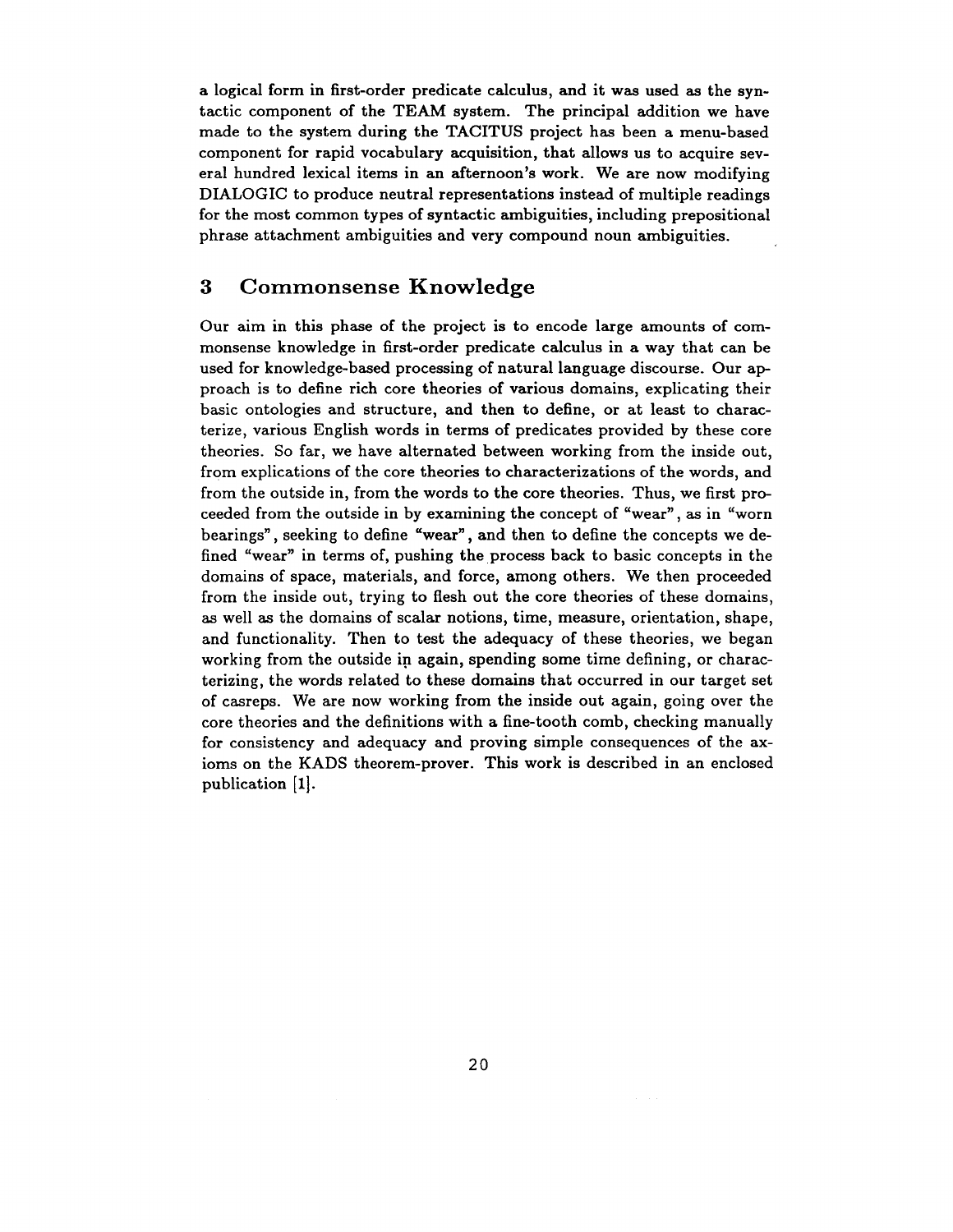## **4 Domain Knowledge**

In all of our work we are seeking general solutions that can be used in a wide variety of applications. This may seem impossible for domain knowledge. In our particular case, we must express facts about the starting air compressor of a ship. It would appear difficult to employ this knowledge in any other application. However, our approach makes most of our work even in this area relevant to many other domains. We are specifying a number of "abstract machines" or "abstract systems", in levels, of which the particular device we must model is an instantiation. We define, for example, a "closed producerconsumer system". We then define a "closed clean fluid producer-consumer system" as a closed producer-consumer system with certain additional properties, and at one more level of specificity, we define a "pressurized lube-oil system". The specific lube-oil system of the starting air compressor, with all its idiosyncratic features, is then an instantiation of the last of these. In this way, when we have to model other devices, we can do so by defining them to be the most specific applicable abstract machine that has been defined previously, thereby obviating much of the work of specification. An electrical circuit, for example, is also a closed producer-consumer system.

## **5 Deduction**

The deduction component of the TACITUS system is the KLAUS Automated Deduction System (KADS), developed as part of the KLAUS project for research on the interactive acquisition and use of knowledge through natural language. Its principal inference operation is nonclausal resolution, with possible resolution operations encoded in a connection graph. The nonclausal representation eliminates redundancy introduced by translating formulas to clause form, and improves readability as well. Special control connectives can be used to restrict use of the formulas to either forward chaining or backward chaining. Evaluation functions determine the sequence of inference operations in KADS. At each step, KADS resolves on the highest-rated link. The resolvent is then evaluated for retention and links to the new formula are evaluated for retention and priority. KADS supports the incorporation of theories for more efficient deduction, including deduction by demodulation, associative and commutative unification, many-sorted unification, and theory resolution. The last of these has been used for efficient deduction using a sort hierarchy. Its efficient methods for performing some reasoning about sorts and equality and the facility for or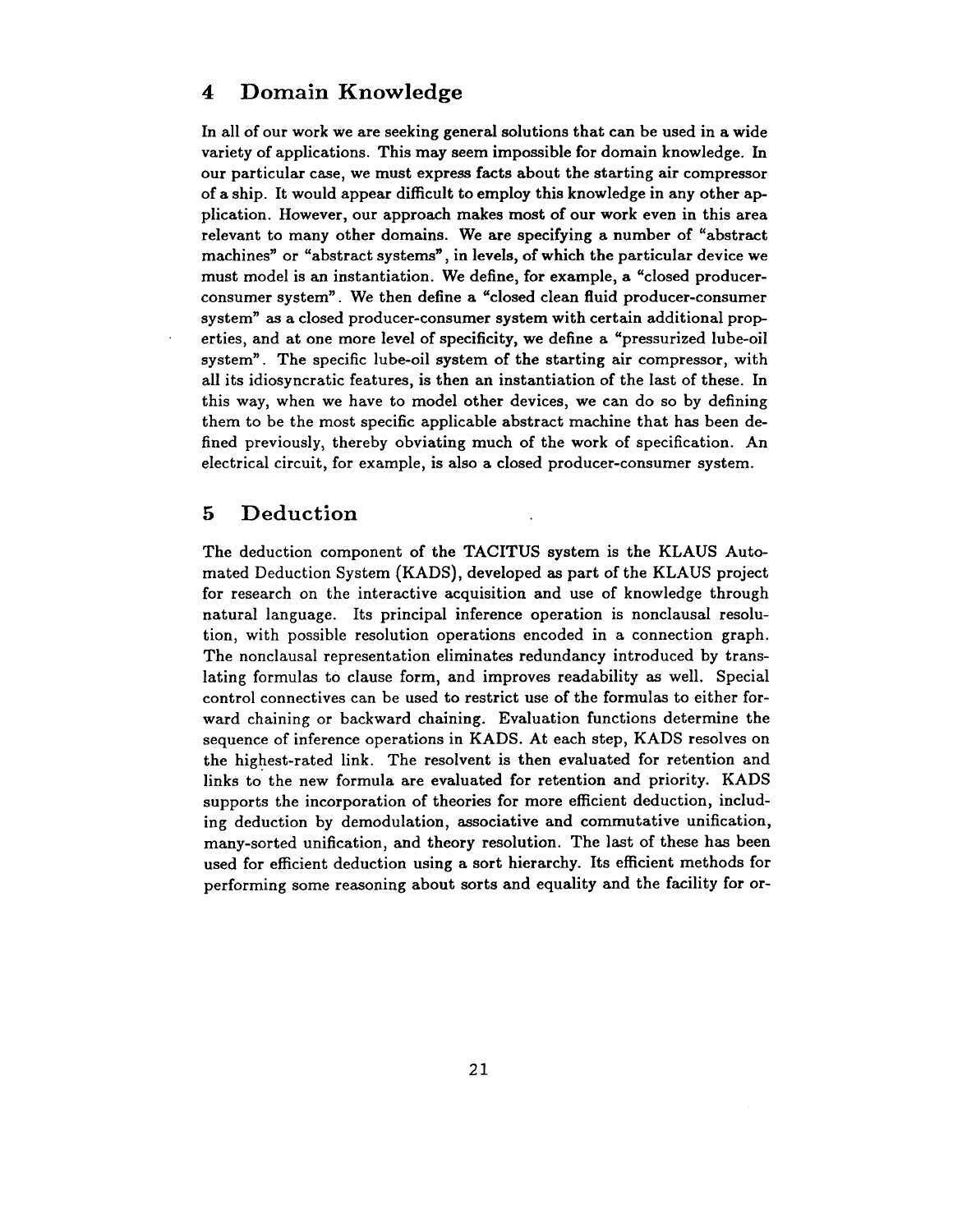dering searches by means of an evaluation function make it particularly well suited for the kinds of deductive processing required in a knowledge-based natural language system.

# **6 Local Pragmatics**

We have begun to formulate a general approach to several problems that lie at the boundary between semantics and pragmatics. These are problems that arise in single sentences, even though one may have to look beyond the single sentence to solve them. The problems are metonymy, reference, the interpretation of compound nominals, and lexical and syntactic ambiguity. All of these may be called problems in "local pragmatics". Solving them constitutes at least part of what the interpretation of a text is. We take it that interpretation is a matter of reasoning about what is possible, and therefore rests fundamentally on deductive operations. We have formulated very abstract characterizations of the solutions to the local pragmatics problems in terms of what can be deduced from a knowledge base of commonsense and domain knowledge. In particular, we have devised a general algorithm for building an expression from the logical form of a sentence, such that a constructive proof of the expression from the knowledge base will constitute an interpretation of the sentence. This can be illustrated with the sentence from the casreps

Disengaged compressor after lube oil alarm.

To resolve the reference of "alarm" one must prove constructively the expression

 $(\exists x)$ alarm $(x)$ 

To resolve the implicit relation between the two nouns in the compound nominal "lube oil alarm" (where "lube oil" is taken as a multiword), one must prove constructively from the knowledge base the existence of some possible relation, which we may call *nn,* between the entities referred to by the nouns:

 $(\exists x, y)$ *alarm* $(x) \wedge$ *lube-oil* $(y) \wedge nn(y, x)$ 

A metonymy occurs in the sentence in that "after" requires its object to be an event, whereas the explicit object is a device. To resolve a metonymy that occurs when a predicate is applied to an explicit argument that fails to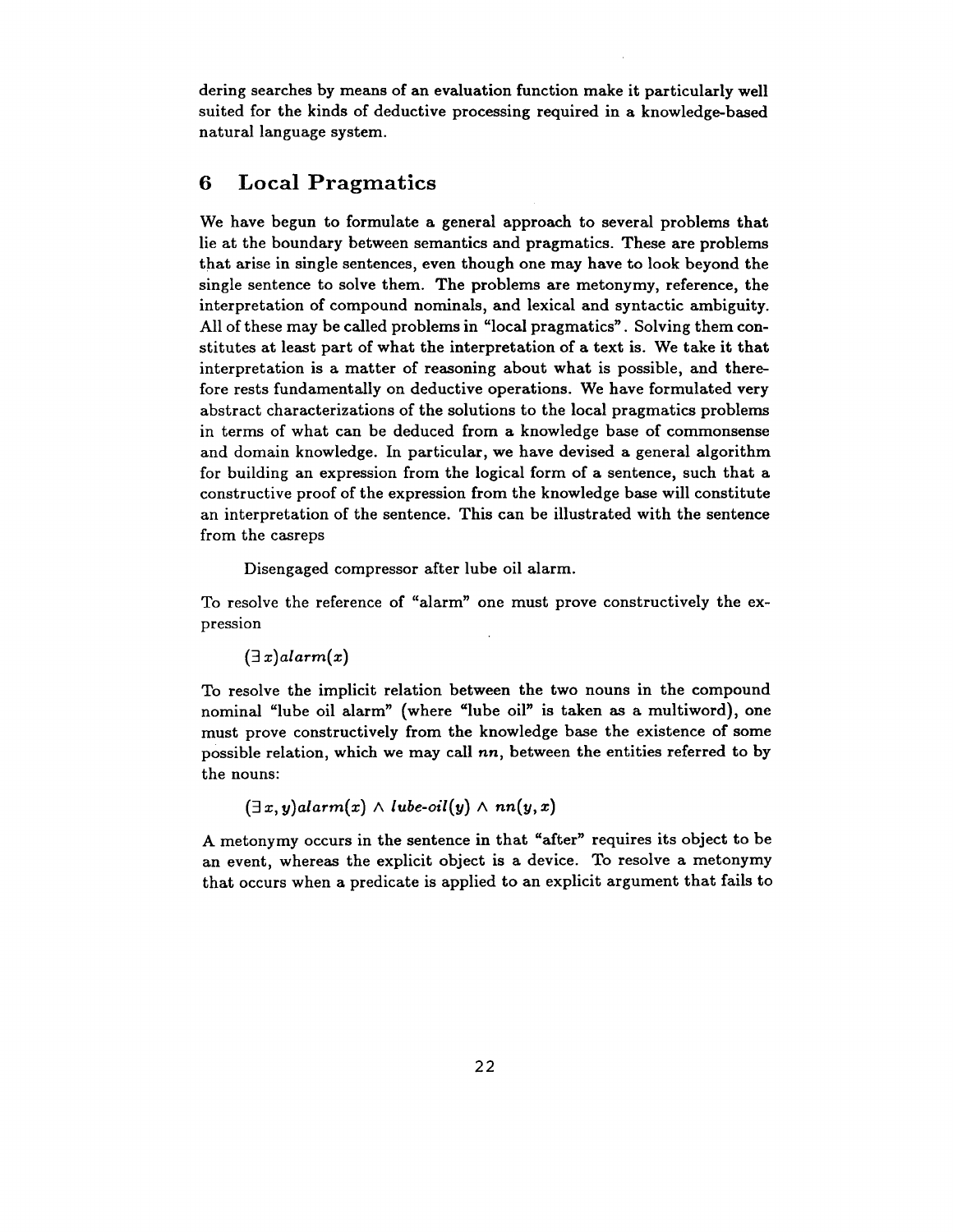satisfy the constraints imposed by the predicate on its argument, one must prove constructively the possible existence of an entity that is related to the explicit argument and satisfies the constraints imposed by the predicate. Thus, the logical form of the sentence is modified to

 $\ldots \wedge$  after(d, e)  $\wedge$  q(e, x)  $\wedge$  alarm(x)  $\wedge \ldots$ 

and the expression to be proved constructively is

 $(\exists e) event(e) \land q(e, x) \land alarm(x) \land ...$ 

In the most general approach, *nn* and q are predicate variables. In less ambitious approaches, they can be predicate constants, as illustrated below.

These are very abstract and insufficiently constrained formulations of solutions to the local pragmatics problems. Our further research in this area has probed in four directions.

(1) We have been examining various previous approaches to these problems in linguistics and computational linguistics, in order to reinterpret them into our framework. For example, an approach that says the implicit relation in a compound nominal must be one of a specified set of relations, such as "part-of', can be captured by treating "nn" as a predicate constant and by including in the knowledge base axioms like

 $(\forall x, y)$ *part-of* $(y, x) \supset nn(x, y)$ 

In this fashion, we have been able to characterize succinctly the most common methods used for solving these problems in previous natural language systems, such as the methods used in the TEAM system.

(2) We have been investigating constraints on the most general formulations of the problems. There are general constraints, such as the Minimality Principle, which states that one should favor the minimal solution in the sense that the fewest new entities and relations must be hypothesized. For example, the argument-relation pattern in compound nominals, as in "lube oil pressure", can be seen as satisfying the Minimality Principle, since the implicit relation is simply the one already given by the head noun. In addition, we are looking for constraints that are specific to given problems. For example, whereas whole-part compound nominals, like "regulator valve", are quite common, part-whole compound nominals seem to be quite rare. This is probably because of a principle that says that noun modifiers should further restrict the possible reference of the noun phrase, and parts are common to too many wholes to perform that function.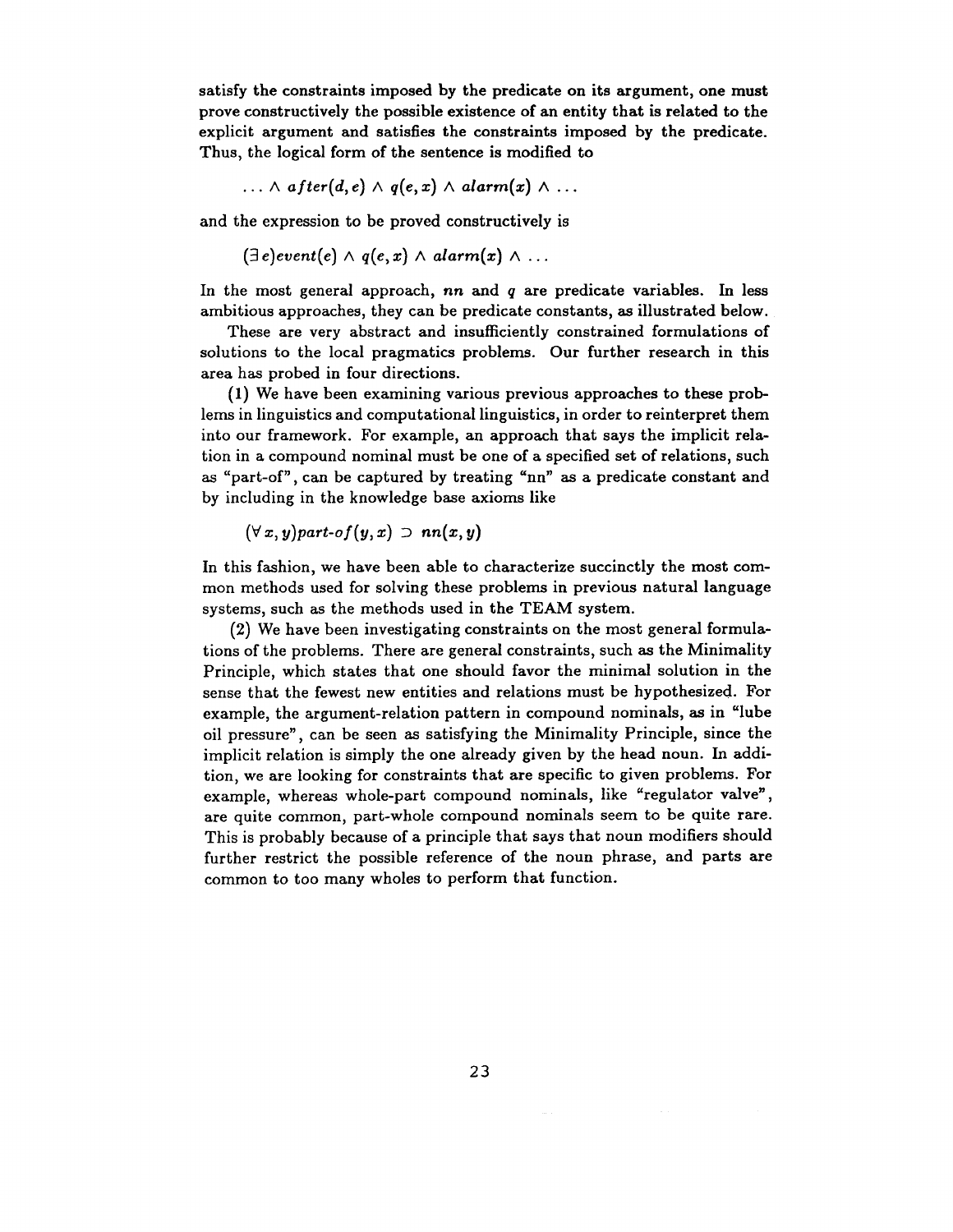(3) A knowledge base contains two kinds of knowledge, "type" knowledge about what kinds of situations are possible, and "token" knowledge about what the actual situation is. We are trying to determine which of these kinds of knowledge are required for each of the pragmatics problems. For example, reference requires both type and token knowledge, whereas most if not all instances of metonymy seem to require only type knowledge.

(4) At the most abstract level, interpretation requires the constructive proof of a single logical expression consisting of many conjuncts. The deduction component can attempt to prove these conjuncts in a variety of orders. We have been investigating some of these possible orders. For example, one plausible candidate is that one should work from the inside out, trying first to solve the reference problems of arguments of predications before attempting to solve the compound nominal and metonymy problems presented by those predications. In our framework, this is an issue of where subgoals for the deduction component should be placed on an agenda.

#### 7 Implementation

In our implementation of the TACITUS system, we are beginning with the minimal approach and building up slowly. As we implement the local pragmatics operations, we are using a knowledge base containing only the axioms that are needed for the test examples. Thus, it grows slowly as we try out more and more texts. As we gain greater confidence in the pragmatics operations, we will move more and more of the axioms from our commonsense and domain knowledge bases into the system's knowledge base. Our initial versions of the pragmatics operations are, for the most part, fairly standard techniques recast into our abstract framework. When the knowledge base has reached a significant size, we will begin experimenting with more general solutions and with various constraints on those general solutions.

#### 8 Future Plans

In addition to pursuing our research in each of the areas described above, we will institute two new efforts next year. First of all, we will begin to extend our work in pragmatics to the recognition of discourse structure. This problem is illustrated by the following text:

Air regulating valve failed.

Gas turbine engine wouldn't turn over.